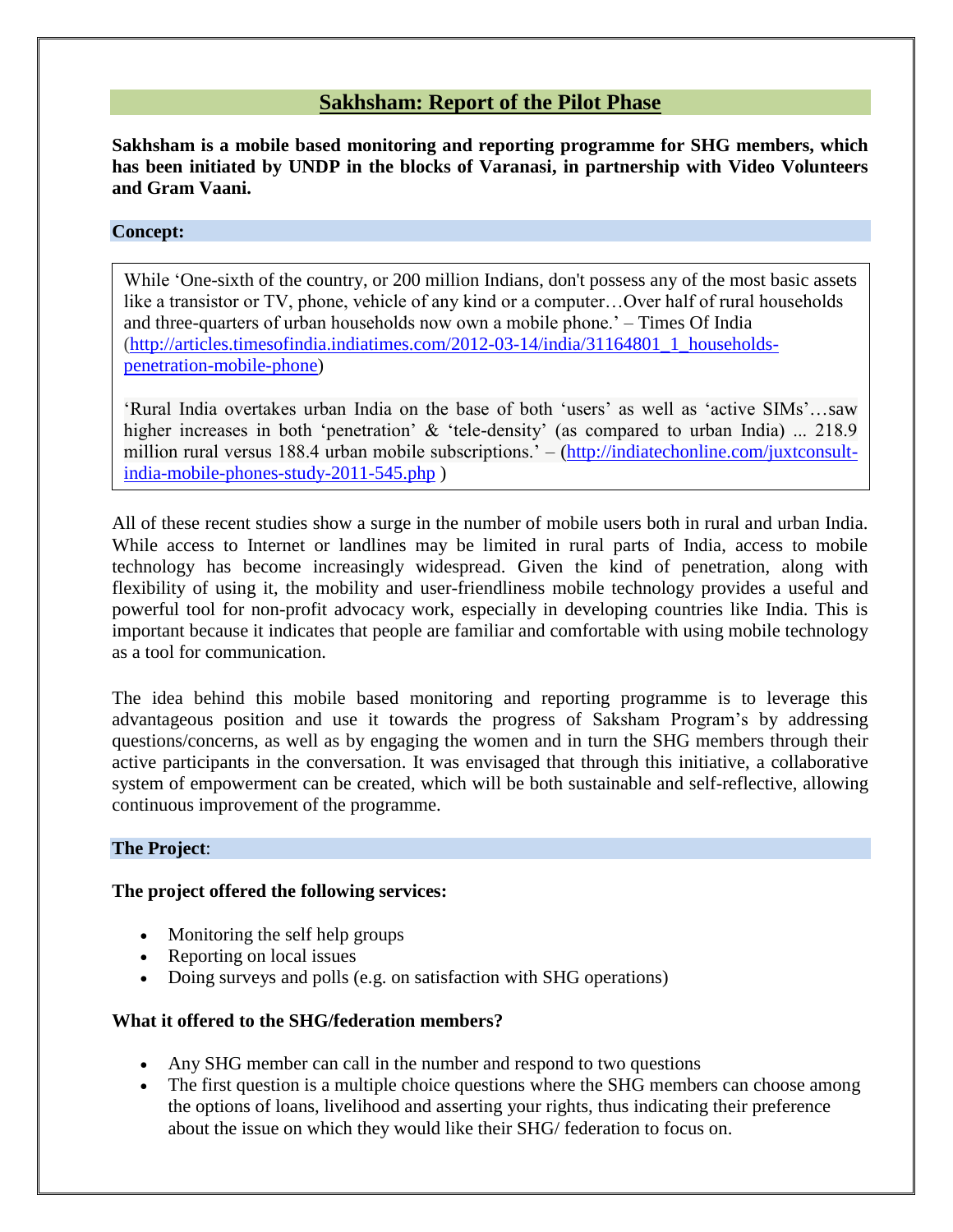• The second question is an open ended question asking them about anything that they would like to mention to UNDP about services and needs they have

## **The project offered the following to UNDP:**

- UNDP representatives can listen to the women and hear their issues, while also soliciting feedback from them through a micro-surveying/polling tool.
- From the data they can draw an understanding of the requirements of the SHG/ federation members'

# **Data Analysis:**

The following section analyses the data received during the pilot phase.

## **Important Statistics:**

- Duration of the Pilot  $-47$  days
- First call received 30/5/2012
- $\bullet$  Last call received  $-25/7/2012$
- Total Number of calls  $-550$

## Table -1

Number of calls answering one question vs number of calls answering two questions



- Average calls per day  $-11$
- Average in May -7 calls/day
- Average in June  $-14$  calls/day
- Average in July  $-4.6$  calls/day